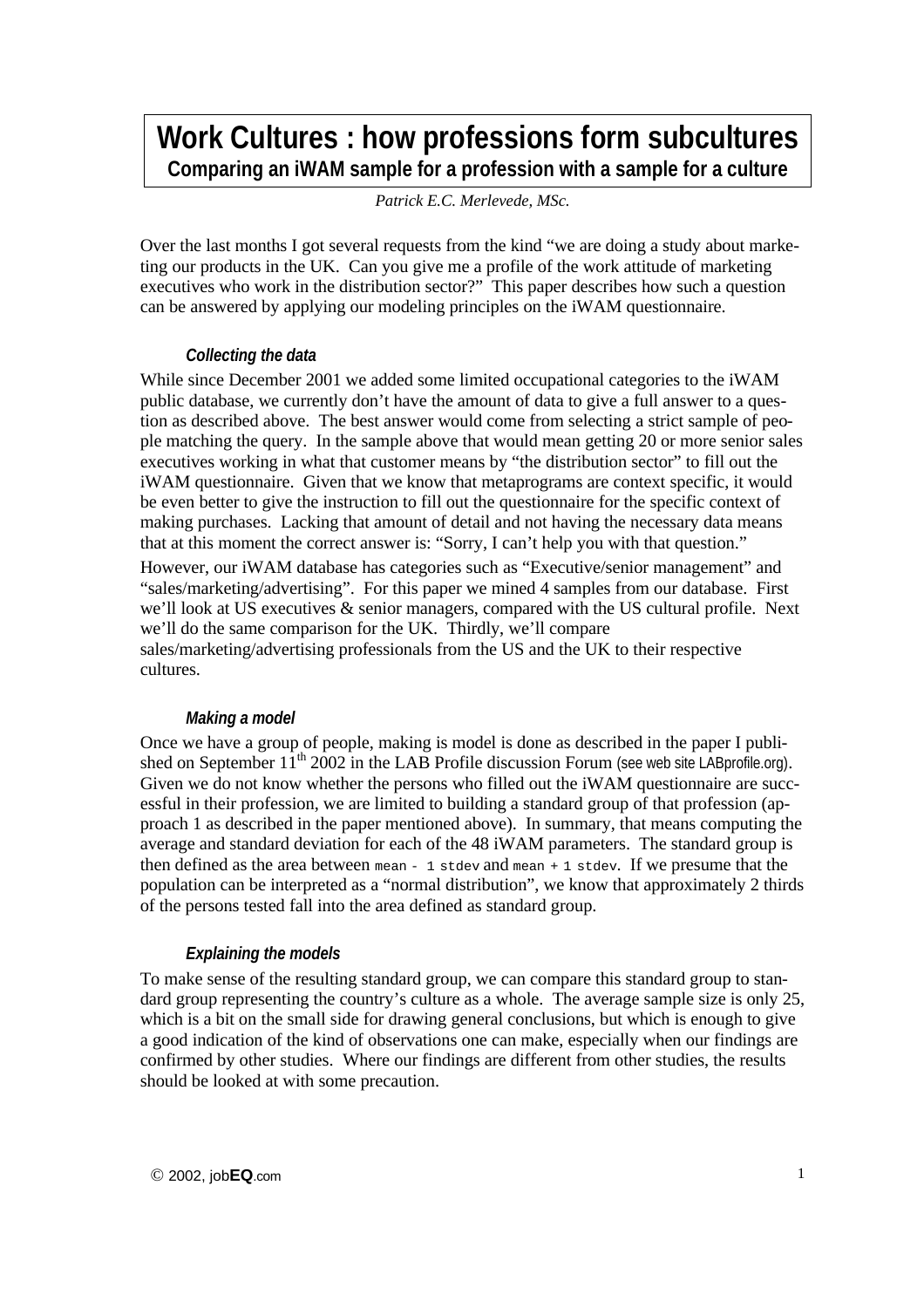I have chosen to represent the results graphically, comparing the models for the profession with their cultural model. An explanation of the parameter names below the graphs can be found in Appendix 1.

### *Model 1: US Executives & Senior Managers*

Figure 1 represents the first 22 parameters from the iWAM questionnaire. The purple area indicates the US Standard Group commonly used by the iWAM software (built in October 2001, n=231). The blue lines indicates the standard group for the executive/senior management group (consisting of 26 persons working in the US, tested during 2002).



First notice that for many parameters the group for the model is quite different from the US standard group and often the group for the model is much smaller. From looking at these differences, we can conclude how executives and managers differ from the average population. Especially when the differences are large, these would be confirmed when comparing the means of both samples (using T-tests). Parameters only showing small differences would probably show up as not being significantly different when using T-tests.

From our visual analysis we learn that the executives and senior managers are much proactive than the average population (OF1+), have less patience (OF1-), are more goal oriented (OF2-), are more internally referenced (OF3+) and listen less to other persons (external reference, OF3- ). Furthermore, they are more options oriented (OF4+) and are less likely to follow procedures (OF4-). They look at the big picture (OF5+) and are less concerned with details (OF5-). Finally, in their work approach there is less willingness to do things themselves (see WA1: "use"), which is consistent with the notion that managers should delegate in stead of doing things themselves. These findings are confirmed by other studies.

Figure 2 represents the other 26 iWAM parameters in similar fashion. We can see that the group of executives and senior managers is more motivated by power and status than the average population (Mo1). For deciding whether someone is good at the work they do, they require more consistency (Co6) but are less interested in doing things together (Co8). Most executives and senior managers are people oriented (IF1), are less interested in tools (IF2) and a bit less to systems (wider range for IF3, especially downwards) and finally pay less attention to timing and specific deadlines than the average population.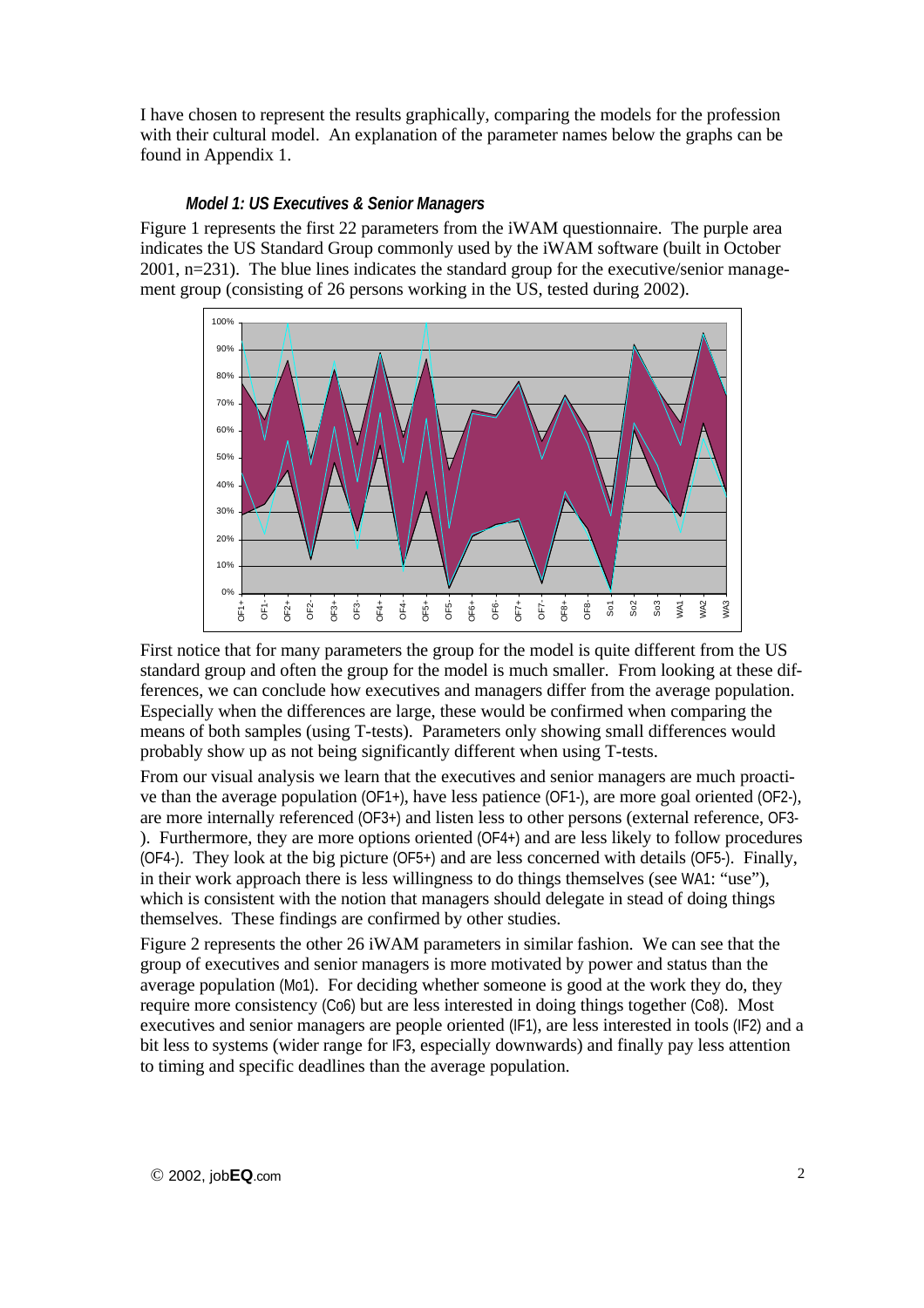

### *Model 2: UK Executives & Senior Managers*

For the second model we proceed in a similar fashion as we did for the model above. Figures 3 and 4 show the comparison of 24 executives and senior managers working in the UK tested in 2002 with our 2001 UK standard group  $(n=104)$ . In addition, we can also compare this sample to their US counterparts by analyzing how the blue lines on these 2 figures compare to the blue lines on the previous 2 figures.



As was the case for their US counterparts, this group is more proactive than the general work population (OF1+ higher, OF1- lower) and is more goal oriented (OF2+). If we compare the British manager to our previous US sample, they are more willing to wait (OF1- higher) and listen more to others (higher on OF3-). They seem to be less interested to search for alternative ways of doing things (larger standard group for OF4+). Actually, the range for OF4+ is even wider than for the average UK population, as is the range for procedures (OF4-), which means that the sample is more spread out for these 2 parameters. As expected, the group looks more at the big picture (high on breath:  $OF5<sub>+</sub>$ , low on depth OF5-) than the general population, but it's less outspoken than for their US counterparts. Both in comparison to the gene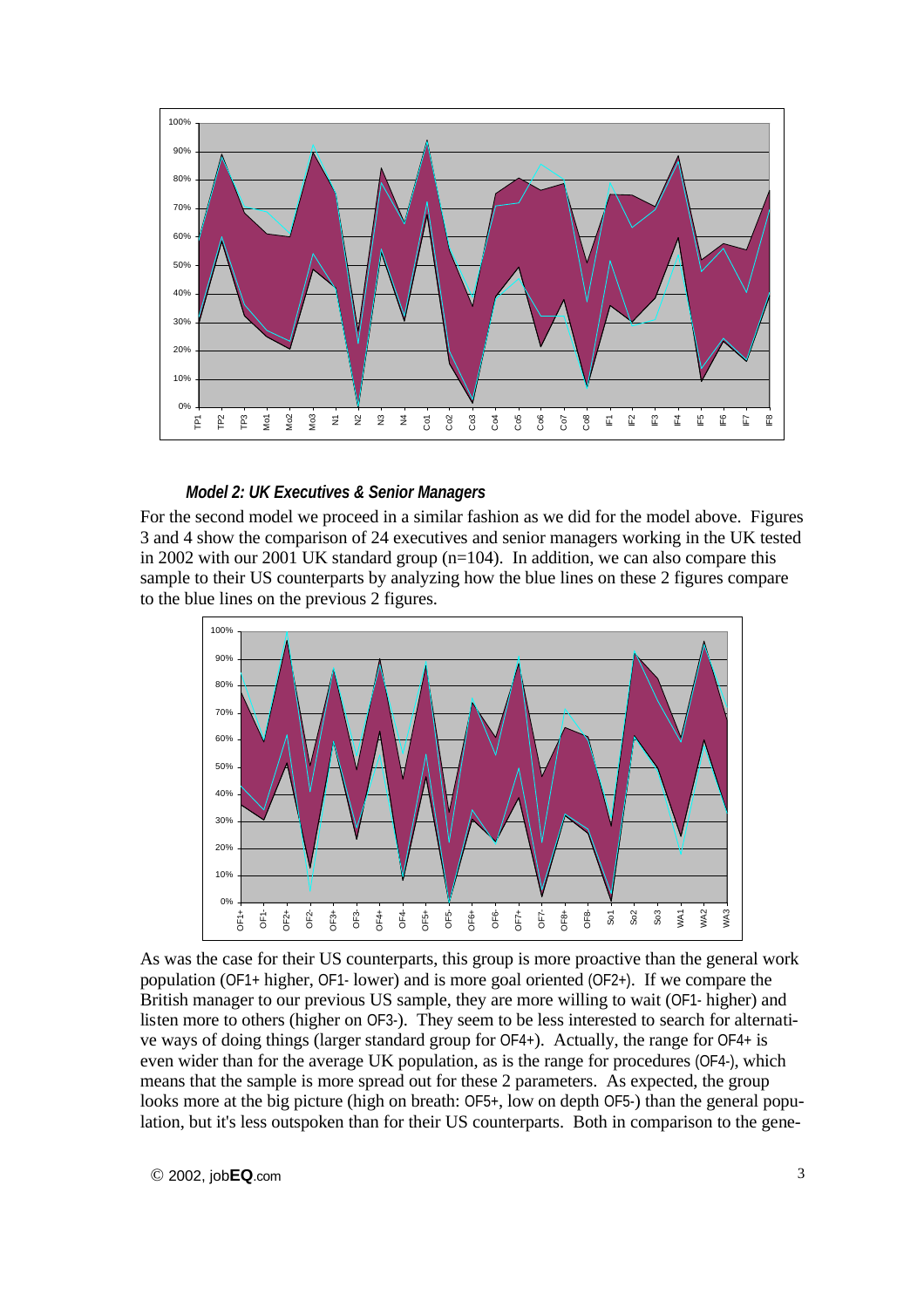ral population and especially when compared to their US counterparts, they tend to pay more attention to the non-verbals (OF6+ higher) and less to how things are said (OF6- lower). Managers tend to appreciate social contact but compared to their US counterparts, they like more working with others (higher OF7+, lower OF7-) and require less that their office door is closed. Some UK managers want more sole responsibility than the general UK population (OF8+).



When analyzing figure 4, we learn that while managers are more motivated by power and status than the average UK work population, in comparison to their US counterparts Power (Mo1) is less important for the British. When comparing to the general UK population, we notice a higher willingness to be the kind of person the organization wants (higher N3) and less tolerance for diverging behavior (N4). Their people orientation (IF1) is similar to that of US management, but given cultural differences between the US and the UK, it's more in line with the UK average. Finally, compared to US managers their attention for systems (IF3) is even smaller but they pay more attention to time (IF7) than US executives.

### *Model 3: US persons active in Sales/Marketing/Advertising*

Again we compare a sample of 25 persons to the US standard group. The aggregated group for sales, marketing and advertising is more diverse in terms of attitude than for executives and senior managers. Other studies have concluded that some types of sales may be more procedural (high on OF4-) while marketers and advertising specialists are more options oriented and are known for preferring new things (high on So3). Aggregating these 2 professions in one group may thus balance out typical differences.

Yet, even with this warning in mind, figure 5 below allows us to conclude that persons active in sales, marketing & advertising are also more proactive (OF1+) than average and share the goal orientation drive (OF2+) with executives, but have more difficulties dealing with bad news (OF2-) while having more patience (OF1-) than US executives. In contrast to managers, for sales functions it's more important to listen to what the customer thinks, so it doesn't come as a surprise that there is more attention for external reference (OF3-). If the population had been a pure sales population, we would have expected a smaller range for that parameter, higher on the scale. As senior managers, they are less interested in procedures (OF4-) and details (OF5-). They like social contact at work (hate being alone: low OF7-) and want sole responsibility and cannot be considered good team players (high on OF8+, low on OF8-). They tend to like evolution, change and new things (higher on So2 & So3).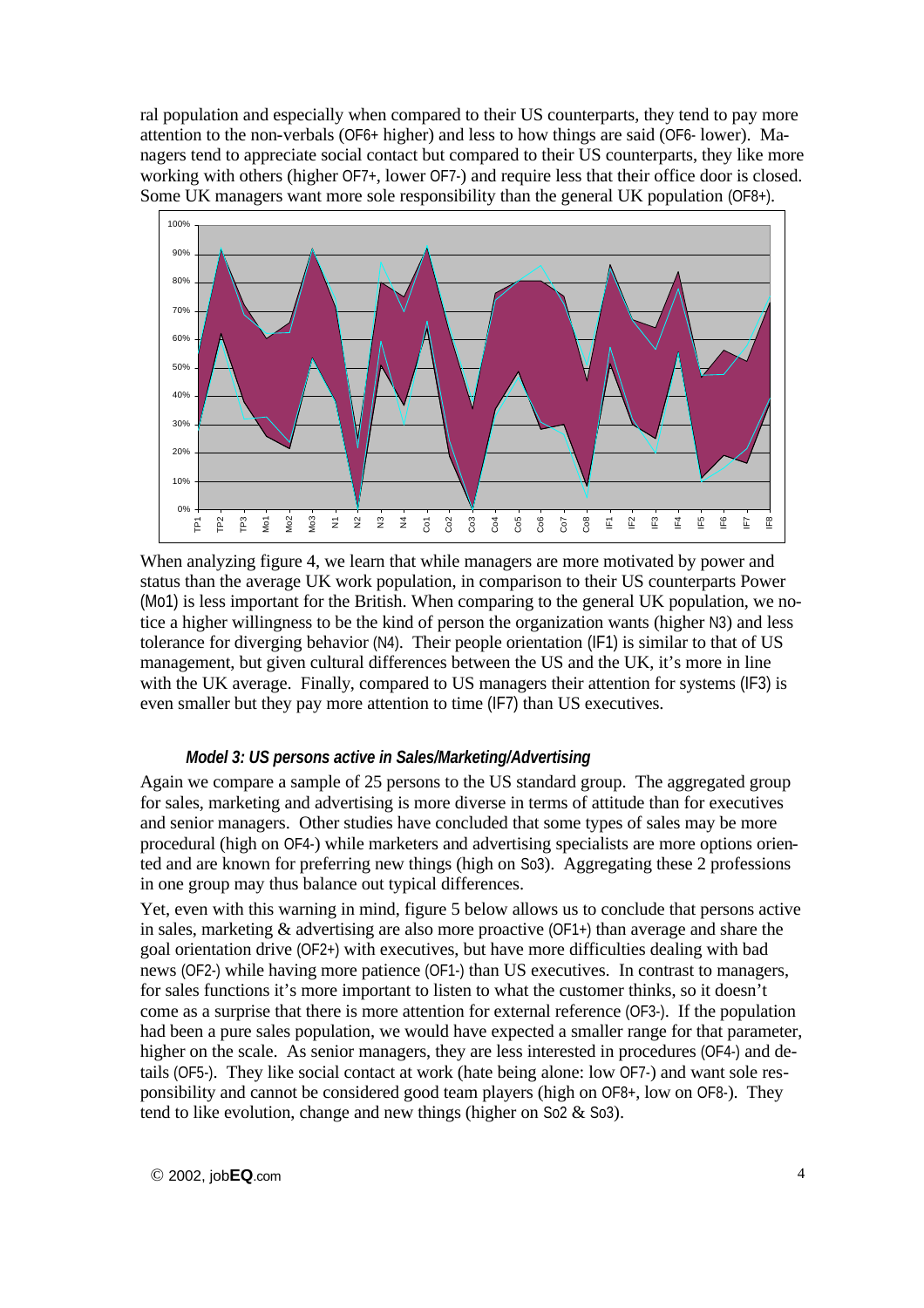

From Figure 6 we learn that they are less interested in the future (TP3) than the average US work population (and than executives), have a higher status (Mo1) and achievement (Mo3) motivation, have learned to read reports and figures to know whether someone is doing good work (Co3) but in contrast to senior managers they don't think that it needs to proven time after time whether someone is good (low on Co6). They aren't outspoken people oriented as the senior managers were (IF1: within standard group: smaller than the cultural group), but share the lack of interest for tools (IF2) and systems (IF3), while being a bit more money oriented (higher upper limit of standard group for IF5) and more interested in doing things (IF8).



## *Model 4: UK persons active in Sales/Marketing/Advertising*

For this last model we compared 25 persons to the UK 2001 standard group. In addition, comparing the sample to their US counterparts may again bring us some interesting observations.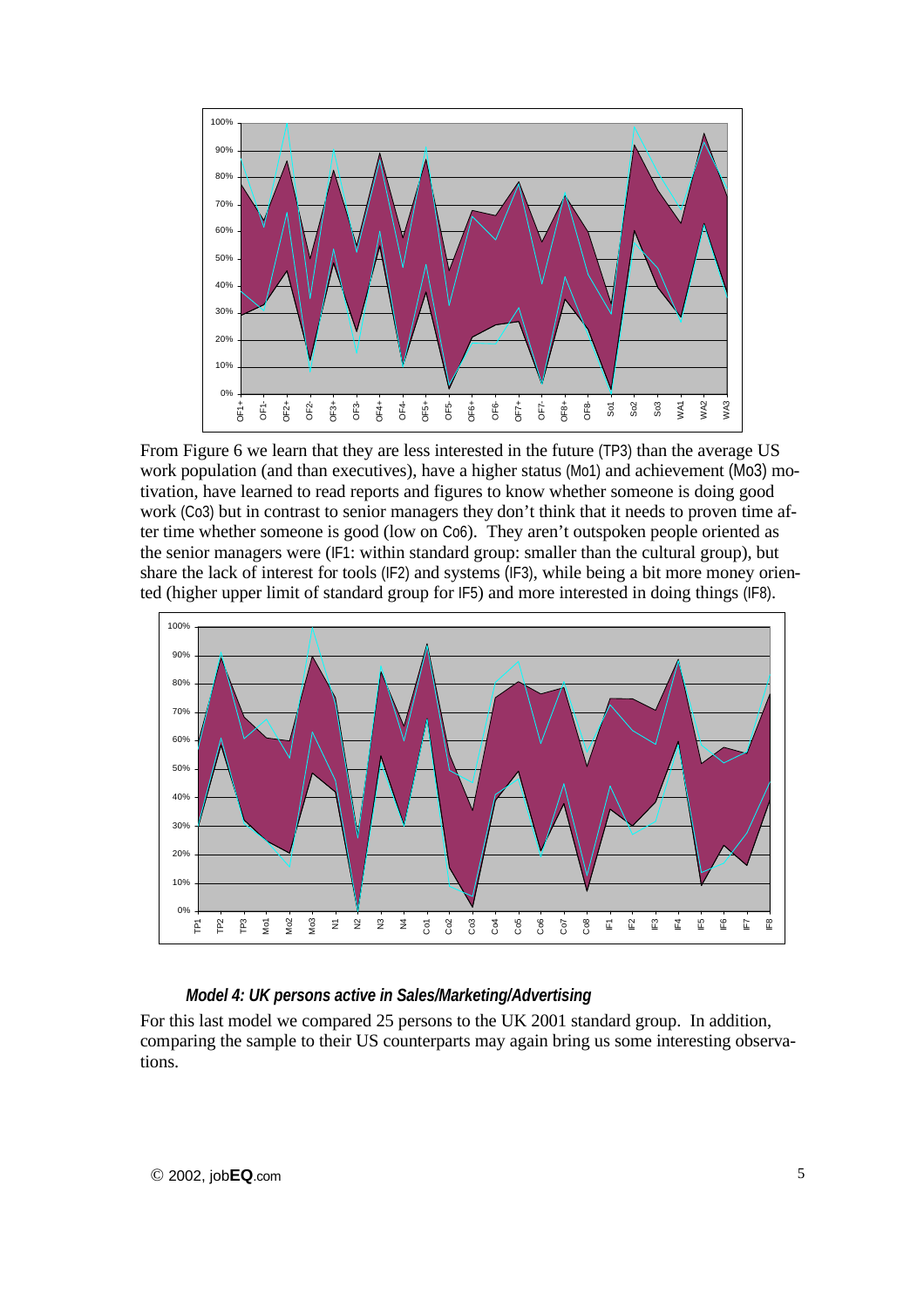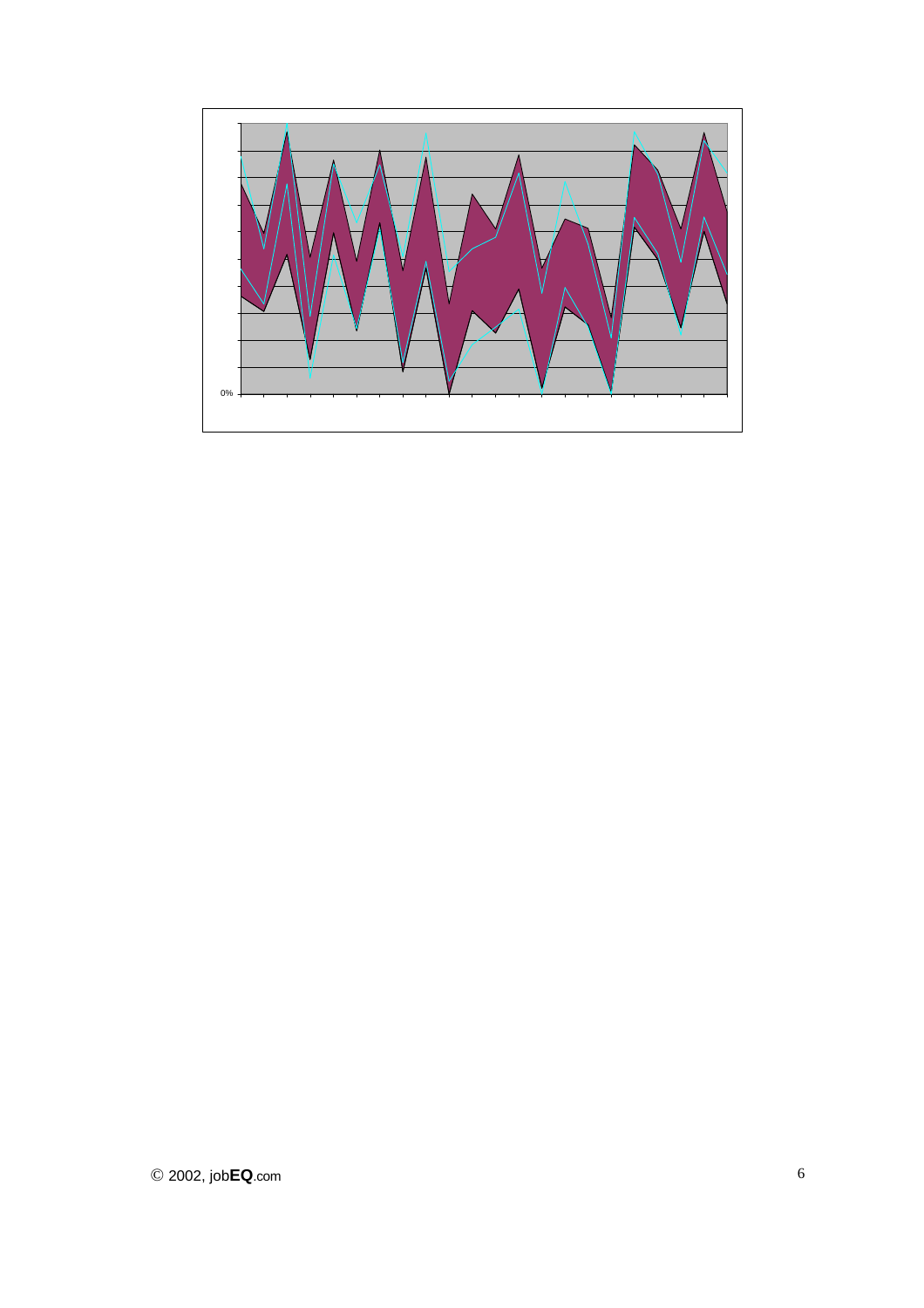the organization needs (N3), as do their US counterparts and do not appreciate deviant behavior (N4). These patterns become especially visible when compared to the UK work culture. Again, we find the same convincer patterns as for their US counterparts, with similar differences from the general population. Their interest for people (IF1), tools (IF2), systems (IF3) and time (IF7) is higher than for their US counterparts, while they are far less concerned by what they are doing (IF8).

### *Conclusions*

This paper has shown how the iWAM database can be used to analyse work cultures, both on a country level as on a job level. Still, this kind of analysis has its limitations. First, the iWAM database is too small to draw "final" conclusions about these differences, especially when the findings aren't similar to what can be found in the literature. Secondly, given that the iWAM questionnaire is context specific, we would like more precise data samples to give detailed answer to questions as the one presented in the introduction to this paper. Even with these warnings, the findings in this article present some learnings. First, it indicates that different professions need to be approached in different manners. Secondly, using an approach that works in the US may not work in the UK, both because of general cultural difference but even because of job specific differences.

### *References:*

Merlevede, Patrick (2002), Models of Reference, published on labprofile.org (sept  $11<sup>th</sup>$ , 2002)

© Copyright Patrick E.C.Merlevede, 12 November 2002. For more information or for permission to use this text, contact Patrick at jobEQ.com: PatrickM@jobEQ.com